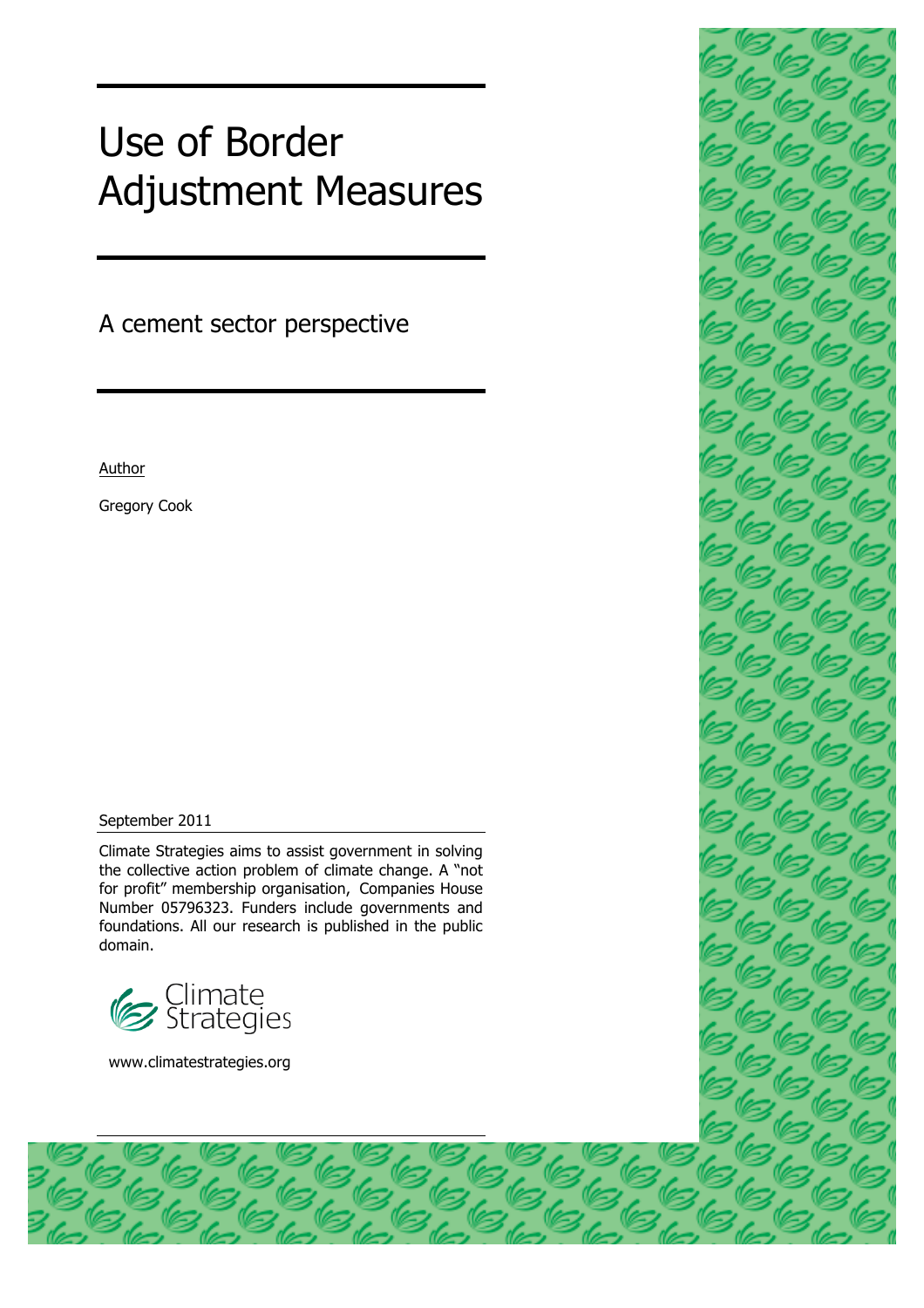

# **Use of Border Adjustment Measures – a cement sector perspective**

#### **Project Leader**

| Susanne Droege | German Institute for<br><b>International and Security</b><br>Affairs - SWP | <b>CIAZD</b> |
|----------------|----------------------------------------------------------------------------|--------------|
|                |                                                                            |              |

#### **Author**

#### **Acknowledgement**

The author wishes to thank Peter Wooders and Susanne Droege without implicating, for many useful comments and assistance.

#### **Publisher**

Climate Strategies 2011

For citation and reprints, please contact the publisher Climate Strategies

## **Abstract**

This paper aims to increase the knowledge of how carbon pricing impacts the cement sector, in particular on border adjustments made on the basis of embedded carbon in imported products. This paper considers the use of Border Adjustment Measures (BAM) as they might apply in the case of cement. As well as more generic issues concerning the political and legal challenges to their adoption, a number of more sectorspecific design and methodological issues require consideration. The principal options are presented along with a discussion of their relative advantages and disadvantages.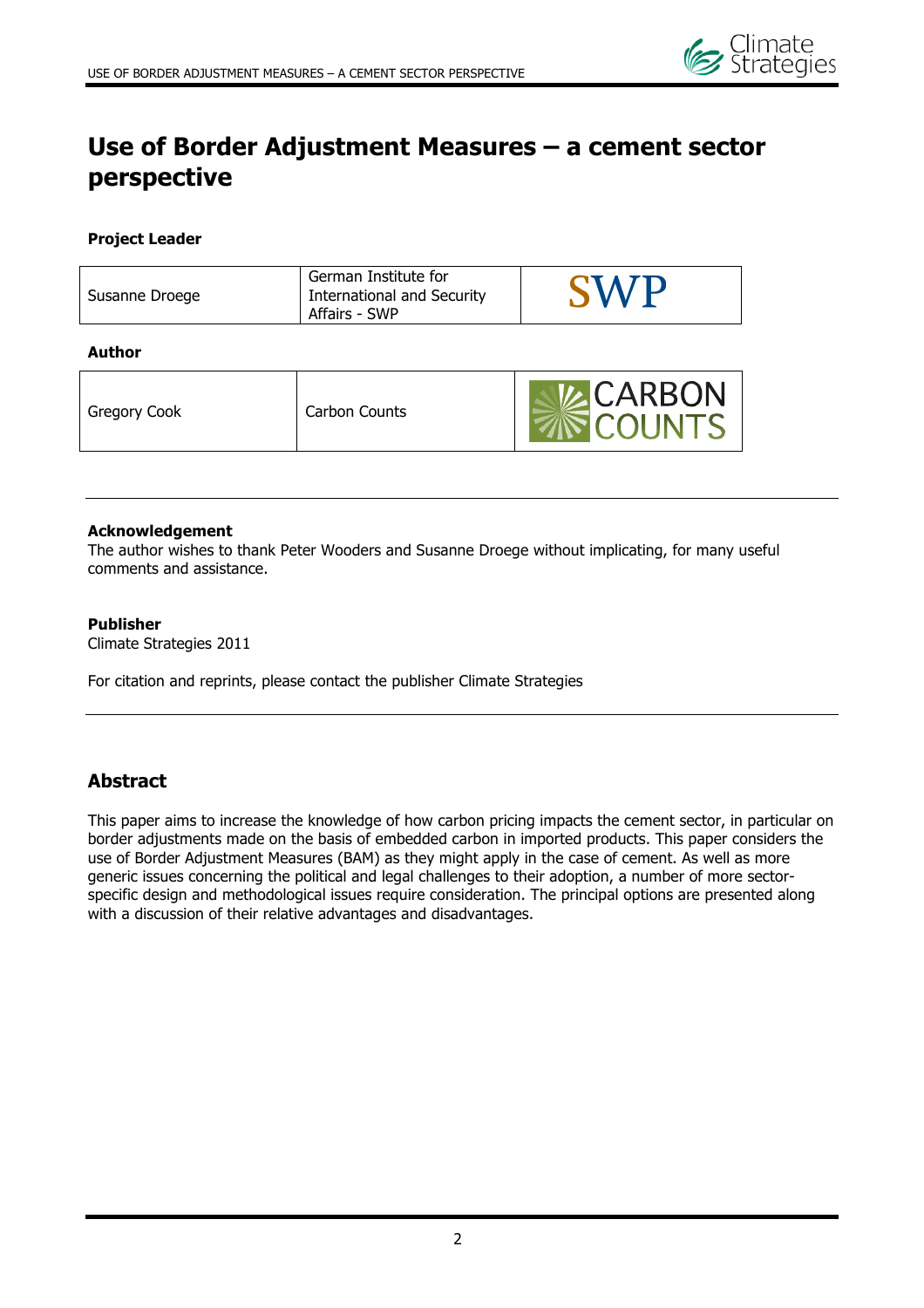# Use of Border Adjustment Measures – a cement sector perspective

## **Contents**

### **List of tables and figures**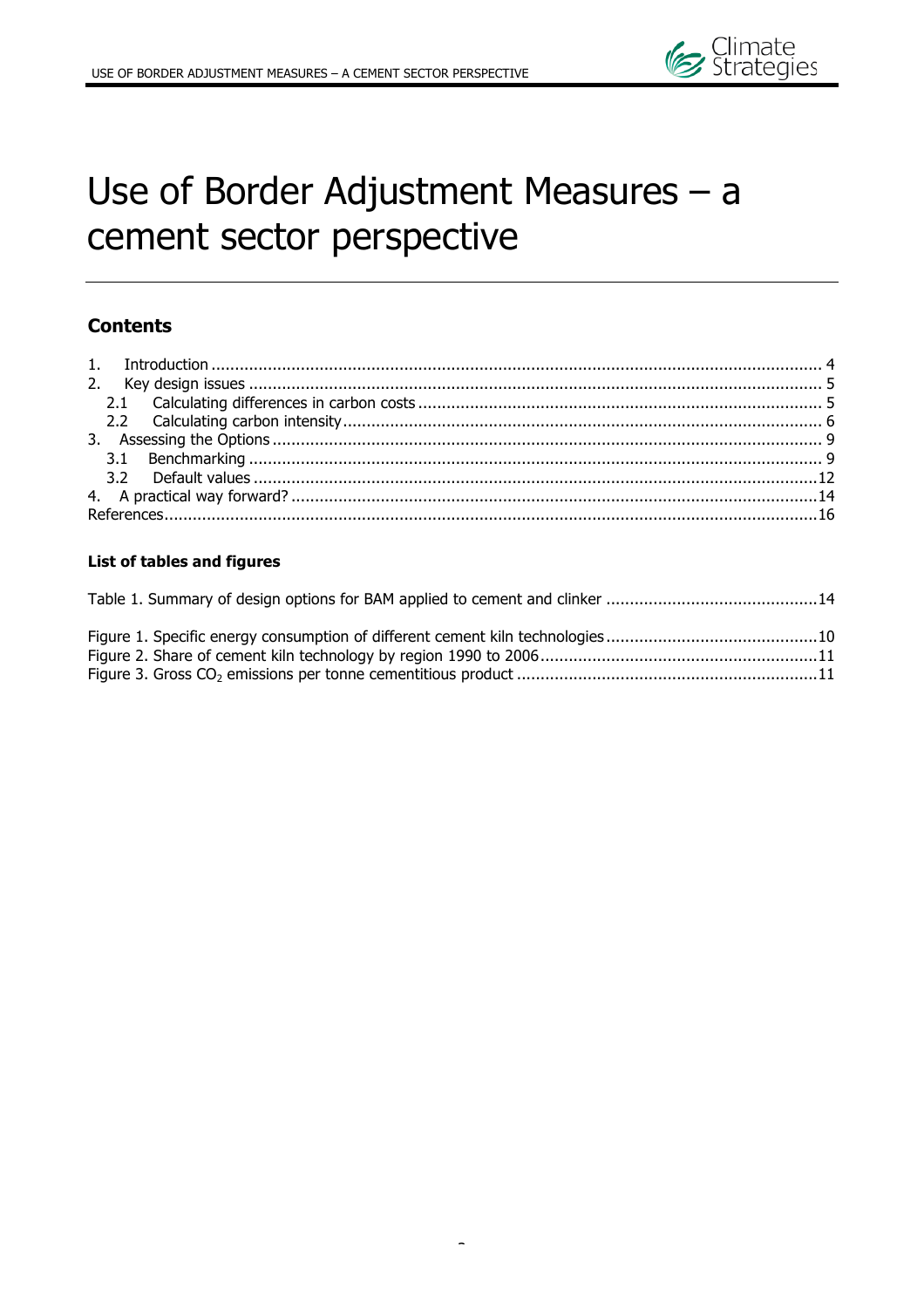## **1. Introduction**

This paper builds on a background paper by the author (Cook, 2011), which looked at how carbon pricing impacts the cement sector, in particular on the industry's investment decisions in an increasingly globalised world. In so doing it has drawn upon recent market information and empirical evidence, as well as the economic modelling and climate policy literature. It presents an overview of the cement sector through a description of its key characteristics, including market structure and trends, and the role played by trade. The background paper also explores the potential impact of carbon pricing on the sector and assesses the potential effectiveness of response measures designed to address competitiveness and leakage over both the short and long-term.

Border adjustments made on the basis of embedded carbon in imported products have been identified in recent literature, and also by the industry, as a potentially effective response to leakage from the cement sector. Given their potential applicability to the sector, this paper considers the use of Border Adjustment Measures (BAM) as they might apply in the case of cement. As well as more generic issues concerning the political and legal challenges to their adoption, a number of more sector-specific design and methodological issues require consideration. The principal options are presented along with a discussion of their relative advantages and disadvantages in terms of e.g. accuracy, fairness, practicality and effectiveness.

BAM applied to imported products on the basis of product carbon content or 'embedded carbon' have not been employed in any jurisdiction to date, although in the context of emerging ETS schemes they are increasingly being seen as a useful tool by policy-makers in relation to levelling competition and reducing leakage for trade exposed industries. An assessment of the different policy responses available suggests they have significant advantage over other measures such as output-based and fixed free allocation. Advantages identified cover both environmental and economic effectiveness. However, recent studies (Climate Strategies, 2010) indicate that the potential suitability of border measures is highly sector-specific, with factors such as relative cost structures, product and technology characteristics, international competition and market structure all being important. Cement production has been identified as a potentially suitable candidate sector.

Despite the attraction of BAM to internalise carbon costs in production whilst reducing competitiveness and leakage concerns, the detailed design of an effective approach which achieves the economic objective in an equitable, practical and implementable way taking into account real world circumstances is somewhat more challenging. Some of the design considerations are generic (e.g. MRV requirements, legal issues) and some are sector-specific (e.g. product coverage, data availability, source of product emissions and suitability of benchmarking). Prior to implementing such approaches, policy makers need to understand such details when considering the options available.

This paper considers the use of BAM as they could apply to the cement sector. A relative assessment of the options and their likely trade-offs is made along with some concluding remarks on a possible way forward. Much of the existing literature concerning BAM considers the various political and legal challenges to their introduction, particularly in the context of World Trade Organisation (WTO) rules and the potential for resulting trade disputes. Such concerns are broadly generic in their nature and have not yet delved into sector-specific analyses. However, given their importance, some of these issues are briefly considered where relevant. Similarly, the detailed specific administrative and legal implications associated with importer inclusion within the EU ETS (a proposed form of BAM under future phases of the scheme) are not considered within the scope of this paper.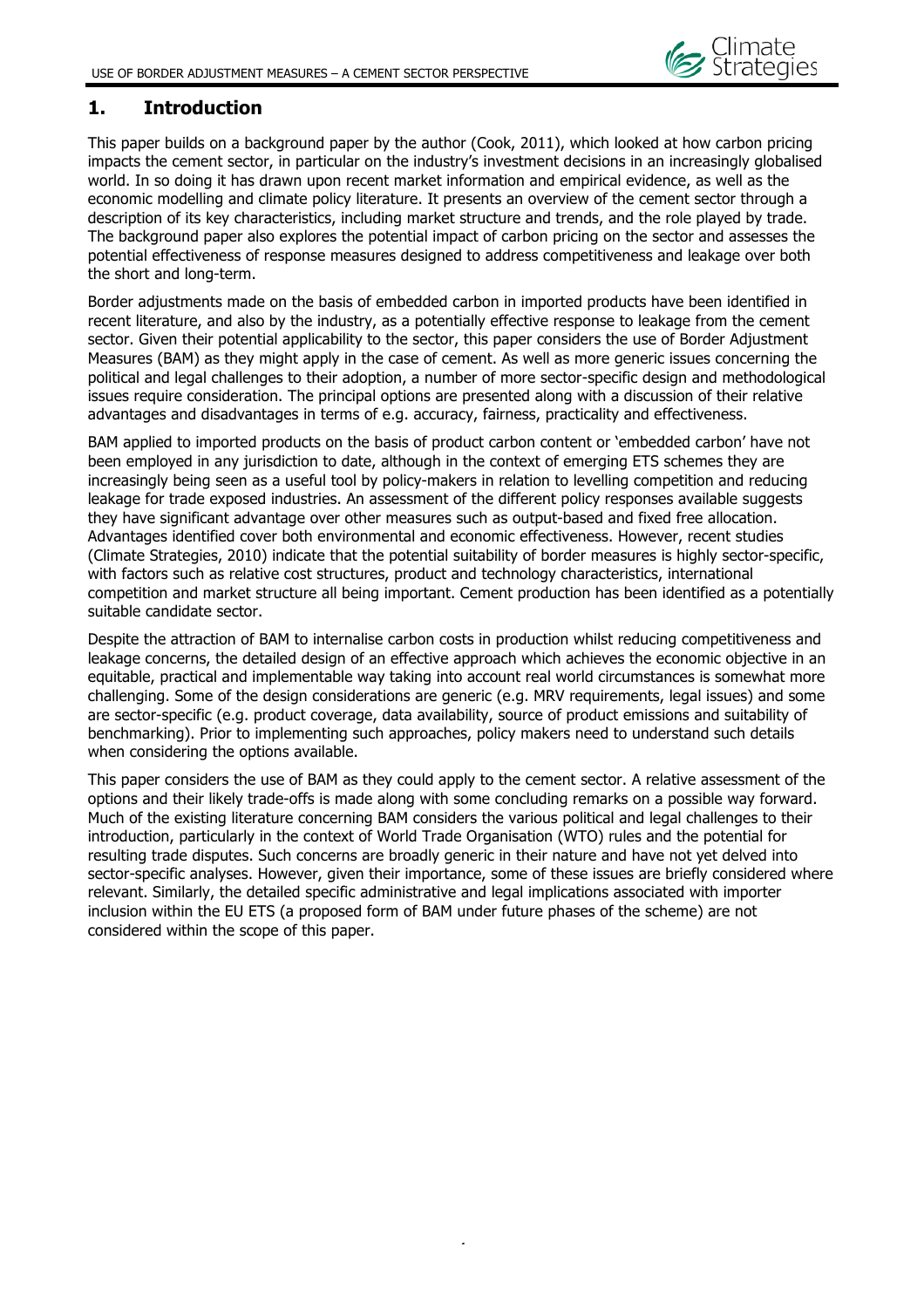

## **2. Key design issues**

An assessment of BAM in terms of their *effectiveness* in a given sector must start with a clear understanding of their policy objective: although terms vary in the literature and various policy proposals, they aim to reduce carbon leakage arising from asymmetric carbon costs facing producers in different regions. Competitiveness-driven leakage may occur through short-term changes in trade flows between the domestic and foreign regions and also long-term choices such as relocation of production. BAM do not seek to address the leakage impacts themselves, but rather the underlying competitiveness disadvantage potentially creating the leakage - by specifically seeking to level the playing field by equalising the carbon costs where products are shipped between ETS and non-ETS regions. In reality, a loss of competitiveness arising from domestic carbon pricing may lead to no carbon leakage. As discussed in Section A, the factors driving leakage are complex and subject to numerous and highly uncertain factors. An important and attractive feature of BAMs is that their design and use requires no assessment of theoretical carbon leakage potential to be made.

Starting from a pure viewpoint, in order to be equitable BAMs must introduce the same carbon cost on imported products as those facing domestic firms manufacturing equivalent products i.e.  $\epsilon$  per tonne of CO<sub>2</sub>. This involves the calculation of two components:

- **Difference in carbon costs of production** (e.g. € per tonne of cement or clinker produced); and
- 2. **Carbon intensity of imported products** (e.g. tonnes of CO<sub>2</sub> per tonne of cement or clinker)

In theory at least, the effectiveness of a BAM in addressing competitive disadvantage arising from asymmetric carbon prices - without introducing other trade distortions – therefore rests on the *accuracy* of these two factors. There are important issues associated with determining and calculating the correct level of both, as discussed below.

#### **2.1 Calculating differences in carbon costs**

BAM can take different forms in terms of how they seek to extend costs faced by domestic producers to imported products. At the simplest level, product standards could be introduced whereby imported goods would need to demonstrate they meet a certain set of criteria, relating to carbon intensity and/or some other environmental factors. Such measures have been applied in the EU, US and elsewhere on the basis of various domestic product policy requirements (i.e. relating to health, safety and environmental impacts). In the context of a BAM seeking to equalise carbon costs, their use would be limited at best and would likely be illegal under international trade rules. In the specific context of the EU ETS and other ETS proposals, an entry level set high enough to address leakage concerns would necessarily be too stringent to demonstrate that all domestic producers were subject to similar treatment. More fundamentally, such 'on-off' measures would not address asymmetries in production costs arising from differential carbon policies, but rather act as a crude trade barrier, likely provoking similar retaliations to exports from carbon-constrained regions.

Border adjustment proposals associated with the use of ETS have instead focused on the use of border tax adjustments (BTA) or the inclusion of importers within the trading scheme as an alternative to free allowance allocation. The latter option, proposed as a potential response for future phases of the EU ETS, would require importers to surrender allowances equal to the carbon content of the imported products. Such an approach, involving the purchase of allowances within the domestic carbon market, serves to internalise the carbon cost of production whilst overcoming the issue of revenue recycling associated with BTA (i.e. how to disburse revenues accrued from the taxes). However, there are methodological and administrative complexities involved in their introduction including, for example, how to define importing installations and practicalities around registration at international borders.

The use of BTA would require choices to be made concerning the level of tax imposed on imports (and potentially rebated to exports). A key choice includes, for example:

- 1. whether to apply the tax at the **prevailing market allowance price** at the time of import, or;
- 2. given potential price volatility in the ETS market, whether to base it on a **historic formulation** reflecting the domestic producers' price exposure over a given period

Costs faced by domestic and foreign firms could be different as they will vary according to the day on which allowances, if needed, are purchased on the market (Reinaud, 2009). Given that much international cement and clinker trade is undertaken by long-haul shipping without the use of spot trading, the former approach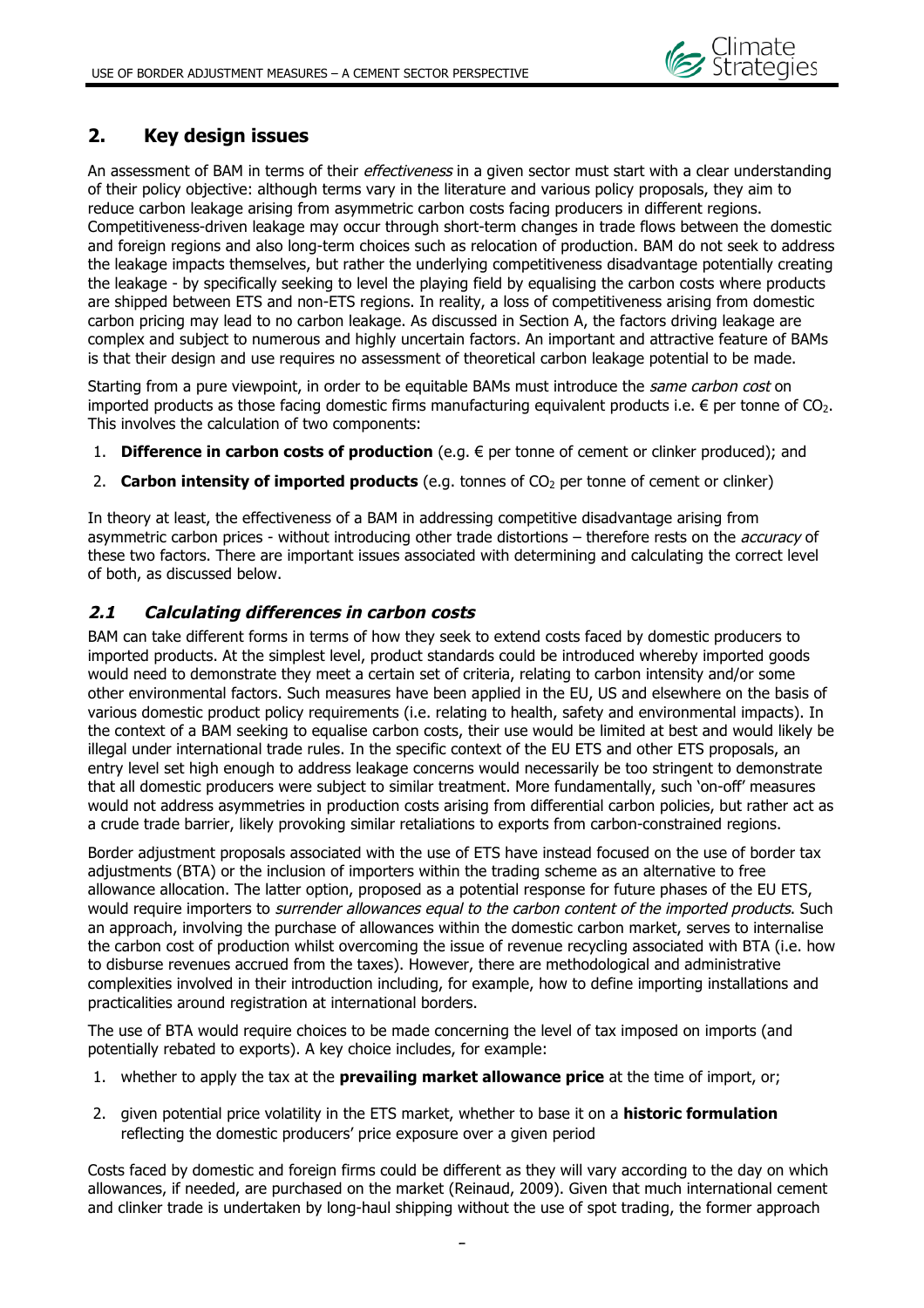

could unfairly expose importers to volatile carbon prices which domestic producers would be better positioned to manage. Notwithstanding the bureaucratic and legal considerations, the two approaches differ largely in terms of timing aspects regarding carbon prices in the domestic ETS, and there are wider considerations facing both.

A potentially more complex set of issues concerns determining the *actual difference in carbon costs* facing producers in different regions. As noted by Wooders et al (2009), the direct costs arising from a carbon price in a domestic ETS may represent only one element among many within such a formulation. Assuming that all world cement producers respond to a given carbon price similarly in terms of how they are treated as carbon costs, then a BAM levied solely on the basis of domestic carbon price exposure will not account for costs faced by foreign producers arising from existing or planned climate policies and measures. Even in the case of products imported from one region with a carbon tax or ETS with auctioning to another with an ETS, the difference in carbon cost between the two could be complicated by different approaches to production process and installation coverage, emissions scope and price timing issues.

As discussed above, in theory at least, a fully effective BAM needs to adjust at the border for all carbon costs faced by producers (or if only some share is accounted for, then this must be applied equally). These include those incurred domestically, including the costs associated with electricity price increases arising from the ETS. This provision has been included within US proposals but is less clear within the EU proposals. Accounting for such indirect costs would give rise to various accounting and methodological complexities: cement firms pay different electricity prices according to different contractual arrangements and time periods, and their associated impacts are not necessarily straightforward. Although important in the case of electricity-intensive products such as aluminium, the issue is likely to be of less importance to cement production and largely immaterial to clinker production (as a large share of the electricity used in cement production arises from grinding and milling).

A key challenge in correctly assessing the carbon cost difference, and a potentially highly sensitive political consideration, is determining the 'comparability of efforts' from exporting countries. Exporting countries may or may not implement non-pricing climate policies to mitigate emissions, and/or may implement policies that only indirectly reduce  $CO<sub>2</sub>$  emissions such as energy efficiency and renewable policies. For example, many clinker or cement exporting non-Annex I countries that do not have direct carbon pricing policies have introduced or are proposing various domestic climate policy measures. China has pledged to reduce its  $CO<sub>2</sub>$ emissions per unit of GDP by 40-45% by 2020 (from 2005 levels) with an emphasis on energy efficiency improvements and reduced fossil fuel use, Japan has technology-oriented policies and India has developed a National Action Plan on Climate Change. They will all have different requirements, cost impacts and burdens on industry directly and indirectly arising from energy and carbon policy objectives. The role of internationally-linked Nationally Appropriate Mitigation Actions (NAMAs) in developing countries and the potential emergence of sectoral approaches within the UNFCCC framework, including the use of crediting and linkages with existing ETS will serve to add additional complexity.

There are clearly major challenges in assessing what the impacts of various policies and measures would be in terms of carbon cost equivalents (Wooders et al, 2009). Such an assessment, introduced as a requirement of the US Waxman-Markey Bill, would involve significant methodological challenges -particularly in view of the scarce availability and quality of data across world regions.

## **2.2 Calculating carbon intensity**

The second component requiring calculation is the carbon intensity or 'embedded carbon' in the imported product. In this context, many of the key considerations are common to those involved in designing industrial carbon policies such as ETS: as with the EU ETS and other regional proposals for trading schemes, there are fundamental issues to address relating to emissions accounting, scope of coverage and definition. The accuracy - and therefore the effectiveness and fairness/legality - of a BAM will require a *similar* treatment of domestic and imported products in respect of these factors.

Compared to most other internationally traded commodities, cement and clinker are both relatively homogenous products (see Cook, 2011) for which the production process and life-cycle energy use and GHG emissions can be readily understood and defined. Complex calculation difficulties arising from most manufactured goods do not apply (manufactured goods requiring ozone-depleting chemicals in their production were excluded from the Montreal Protocol due to the perceived impracticalities of calculation). The main characteristic defining their differentiation is the clinker content in the final product, which is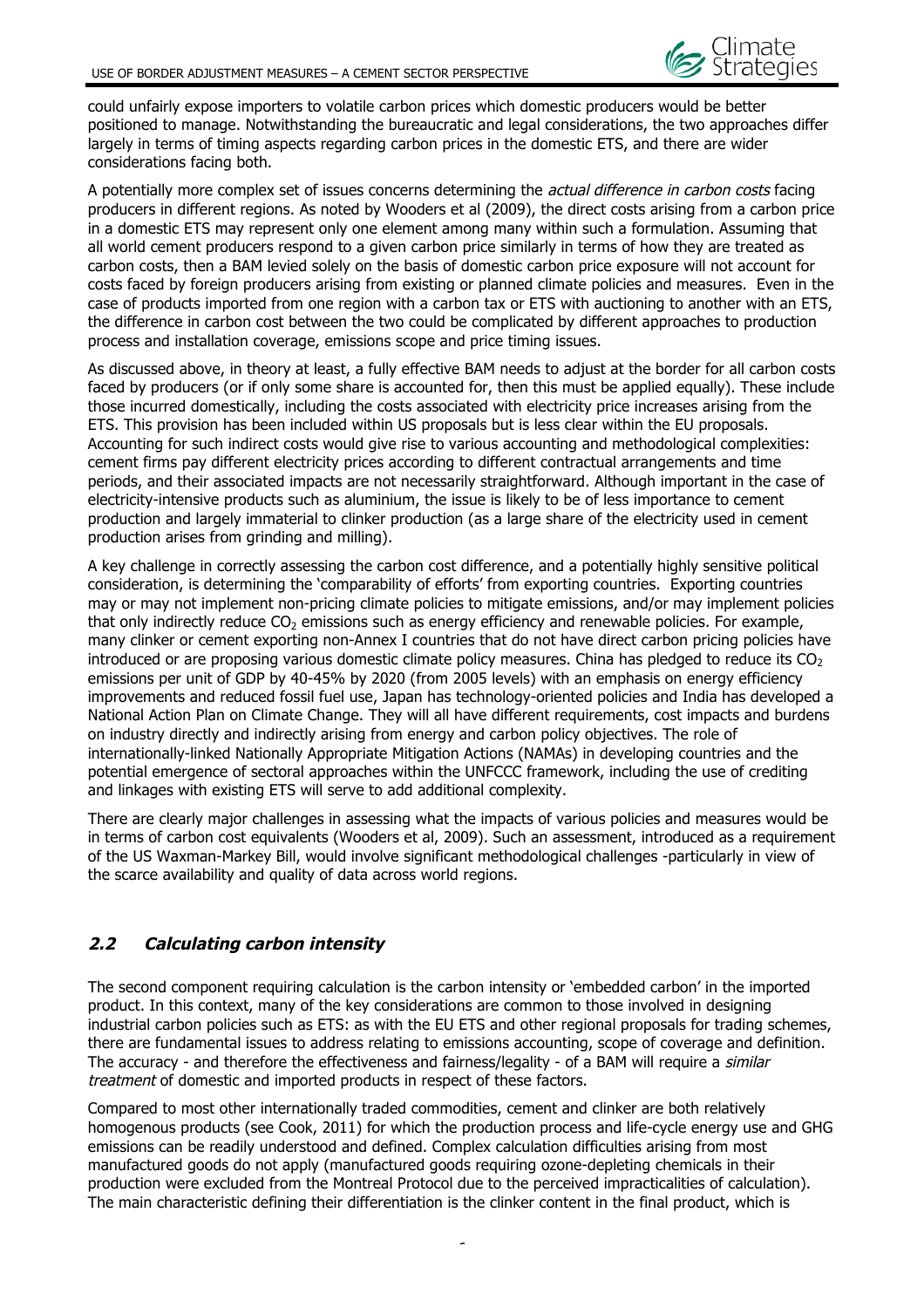determined by the volume of substitute materials such as fly ash and steel slag blended with clinker. At present, Portland cement which has > 95% clinker content accounts for most international cement trade. There are, however, some complexities regarding common definitions of cement products globally: this is not the case for clinker product.

Reinaud (2008a) has noted that the use of BAM could induce gaming strategies from firms seeking to bypass the adjustment scheme by further transforming their goods to reach a product category that is exempt from the list of product goods. Such perverse incentives are unlikely to pose an issue for clinker and cement production, because secondary products such as concrete and blocks are not subject to international flows. However, it is clear that an effective BAM would need to apply to different categories of cement from Portland through to composite cement products (EN 197 classification codes CEM I to CEM V) and clinker in order to avoid perverse incentives such as substitution of clinker imports for cement imports. Potential problems concerning gaming and product coverage are therefore not significant in the cement sector.<sup>1</sup>

A more important consideration is how to define the *scope of emissions* associated with clinker and cement production. The embedded carbon in the clinker content of imported products comprises both direct and indirect  $CO<sub>2</sub>$  emissions. Although only direct emissions associated with clinker and cement production are covered by the EU ETS and other proposed ETS, installations face indirect costs from pass-through effects (from power generators exposed to ETS and other climate policies). Although not an electricity-intensive sector, such costs may become increasingly material to sector production costs as domestic mitigation efforts increase over time. The issue is complicated due to the existence of long-term supply contracts, and the extent to which carbon costs are passed down through industrial tariffs. Furthermore, as illustrated in existing methodologies to calculate grid emissions factors such as those developed under the Clean Development Mechanism (CDM), accounting for emissions from electricity supply are fraught with methodological problems. Cement produced in a given country may be more or less subject to average regional grid factors, and may use electricity generated on site and/or from a small local grid using a significantly different fuel mix. A further question relating to scope is the role of *transport emissions*. Whilst international transportation remains outside of the UNFCCC accounting process - and therefore national GHG inventories – accounting for their inclusion would appear unfeasible within acceptable limits. Despite creating an additional source of leakage once competitiveness-driven leakage were to occur, they would in any case only arise as a secondary consequence of competitiveness disadvantage. Both domestic and foreign exporting producers would be similarly exempt from their potential cost. Designing a BAM to extend to indirect  $CO<sub>2</sub>$  emissions would therefore appear largely impractical, with only limited benefits in the case of cement.

Perhaps the key challenge in determining carbon content relates to effective, reliable and transparent data monitoring, reporting and verification (MRV) of emissions from exporting plants. A high level of data quality would be required to underpin an equitable and fair BTA scheme based on the carbon content of imported products. Given that  $CO<sub>2</sub>$  emissions from cement and clinker production are predominantly associated with direct emissions from fuel consumption and the calcination process, plant-level MRV would be required for accurate accounting of product carbon content. The administrative requirements, costs and technical practicality of accurately determining the level of emissions linked to the border adjustments may be the greatest barrier to their implementation (Reinaud, 2009). The development of robust plant-level MRV requirements is costly and resource-intensive, requiring a significant amount of political and administrative effort in low-cost producing countries located in e.g. developing Asia and Africa. Major low-cost exporters such as China face additional challenges in collecting reliable data across all provinces, given internal bureaucratic challenges and factors such as the ongoing production from obsolete cement kilns despite official central policy mandating their phase-out.

However, although the use of energy and emissions data collection and reporting varies greatly by world region, the use of MRV is increasing undertaken by multinational firms as part of corporate reporting standards. To facilitate these efforts, voluntary reporting standards such as the GHG Reporting Protocol developed by the World Business Council for Sustainable Development (WBCSD) and the World Resources Institute (WRI) have been developed whilst various national and regional climate and energy efficiency programmes have emerged over recent years, improving the quality of plant level emissions reporting. In addition, progress made during the UNFCCC Cancun climate negotiations regarding the role of an independent MRV mechanism offers a tangible basis for improving the availability and quality of industrial emissions data globally. The WBCSD Cement Sustainability Initiative (CSI) has developed a detailed

 $\overline{a}$ 

 $<sup>1</sup>$  Note also that threshold considerations, whereby domestic producers not covered by the domestic carbon price could</sup> potentially be advantaged, are likely to be immaterial. Due to scale economies, clinker and cement plants are large and kilns are covered by the EU ETS.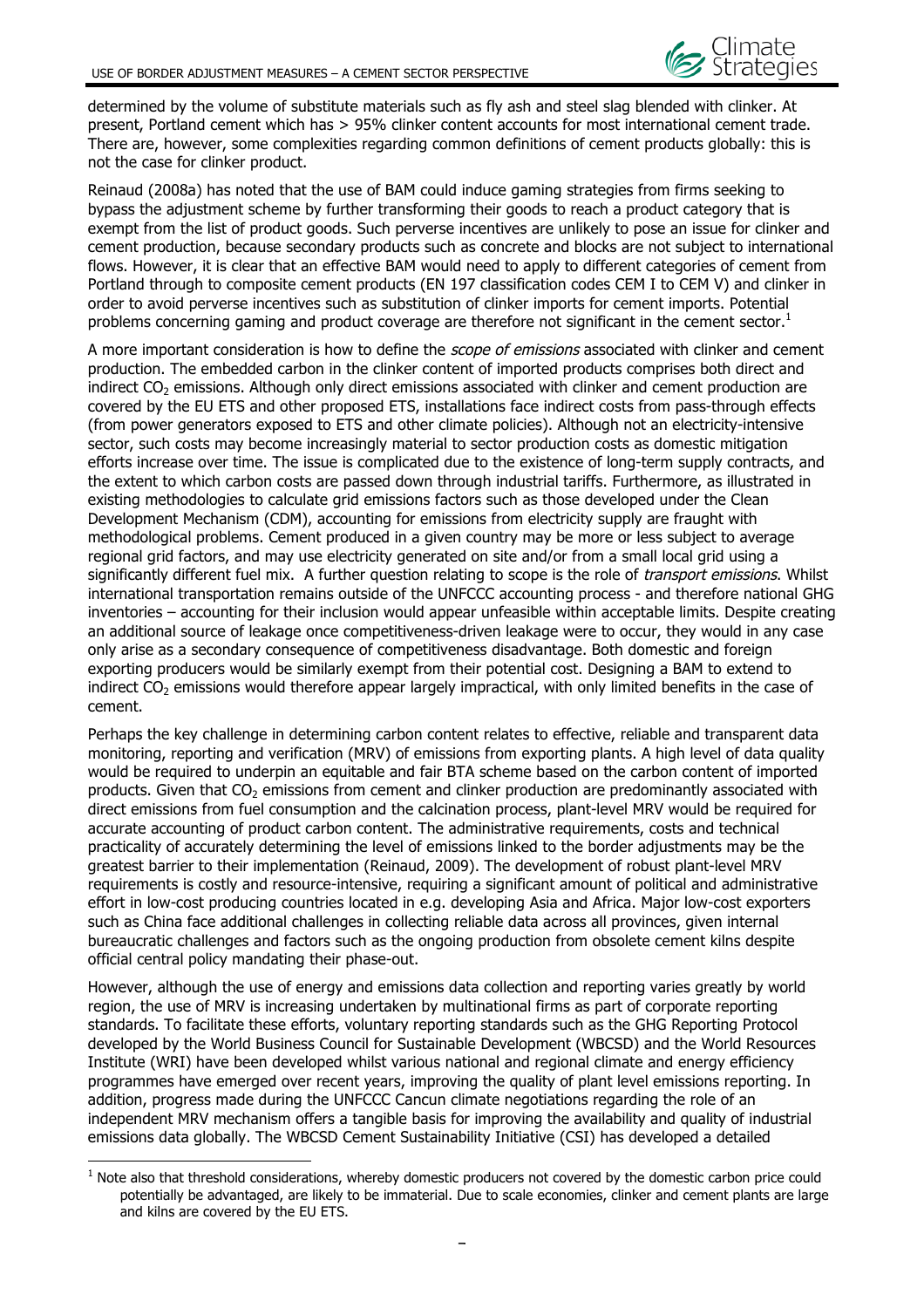database providing an existing and robust source of data on plant performance and emissions. Their 'Getting the Numbers Right' (GNR) information system is a  $CO<sub>2</sub>$  and energy performance information system, based on emissions data reported annually from individual cement plants operated by CSI member companies. GNR includes information from 844 cement installations worldwide, covering over 73% of cement production in Annex I and around 20% in non-Annex I countries (CSI, 2009a), based upon reporting approaches following the WBCSD/WRI protocol. The GNR database has been proposed as a data source for developing baseline clinker and cement benchmarks relating to existing and new production facilities in a new CDM methodology submitted by the CSI to the UNFCCC Executive Board.

Notwithstanding the emergence of robust approaches to MRV, there are challenges to harmonising accounting approaches used across regions. The treatment of emissions from non-fossil fuel combustion and the calculation of process (calcination) emissions are just two examples; for the latter, the CSI protocol adopts a default factor of 538 kgCO<sub>2</sub>/t clinker, the EU ETS Monitoring and Reporting Guidelines a value of 523 kgCO<sub>2</sub>/t clinker and the IPCC Inventory Guidelines a value of 508 kgCO<sub>2</sub>/t clinker. A harmonised approach to data accounting and definitions would require agreement across a range of methodological and data issues, and ideally the exclusion of default factors in preference of specific input calculations – or at least agreement on the use of default factors. Such considerations are not particular to cement and clinker production however, and are likely to be more complex in relation to other industrial production processes, given the history of sector-specific benchmarking approaches developed at Member State and EU level for installations covered by the EU ETS.

A final consideration relates to accounting for product carbon content across the *chain of custody*. This is not required under domestic ETS scheme such as the EU ETS, although is a key factor in the literature relating to life-cycle assessment (LCA). Although the LCA implications relating to clinker substitutes have been noted, cement and clinker does not involve the use of input materials with associated embedded carbon contents, when compared to many other traded goods. However, there remains a need to account for the precise origin of exported products in a robust fashion. Due to the high costs of inland cement transport, most international trade occurs between coastal producers and importers, although intra-firm movements and the potential increase in product trading activity reinforce the desirability of sufficiently robust MRV procedures and common GHG accounting frameworks.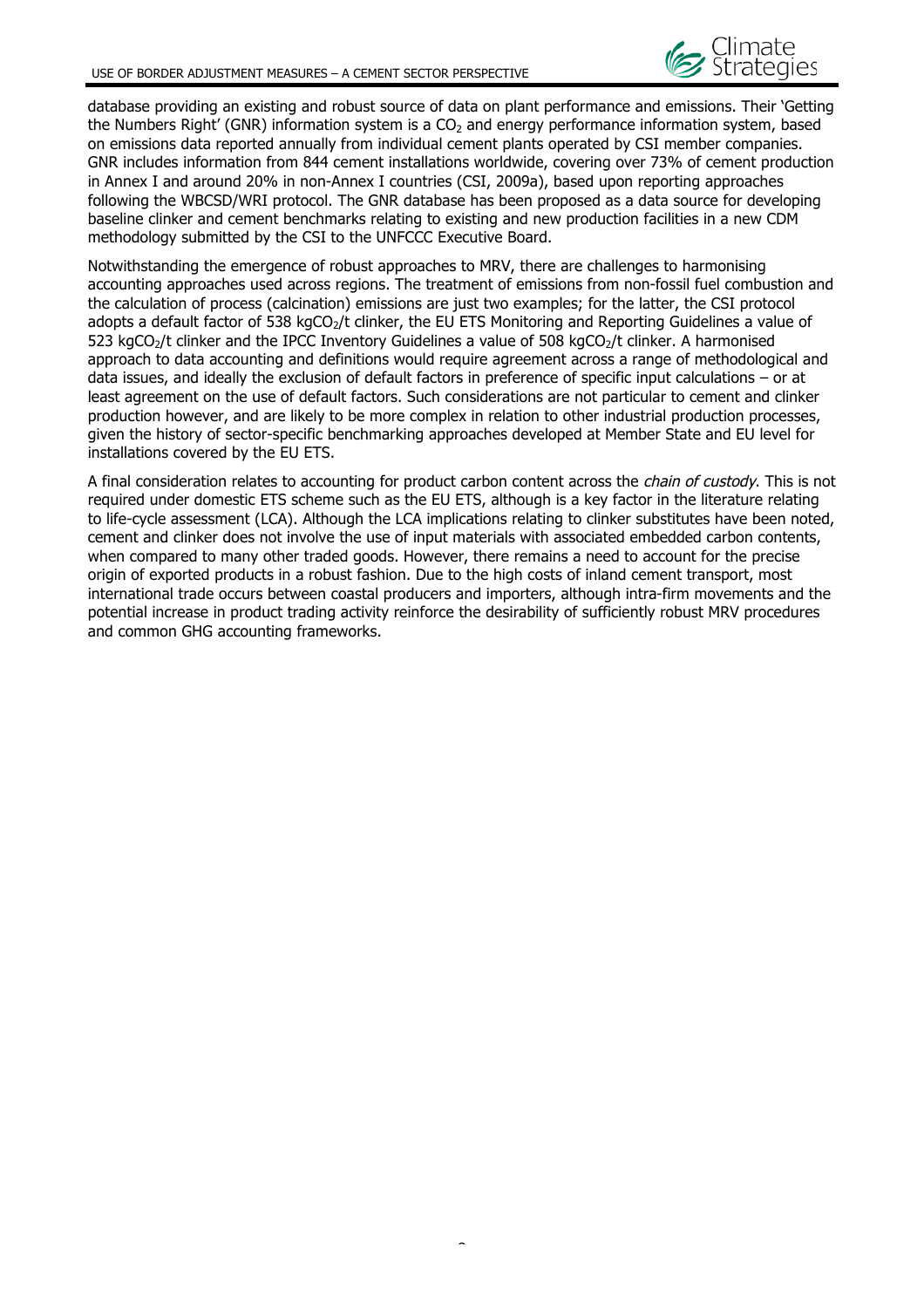## **3. Assessing the Options**

As outlined at the beginning of the paper, equalising carbon costs between imported and domestic products through the use of BAM requires a determination of (a) the difference in carbon costs between the different regions and (b) the carbon content of imports. In the absence of perfect information, both components are subject to methodological and practical challenges, requiring an inevitable degree of approximation. Both are therefore subject to policy design choices involving trade-offs between *accuracy* and *workability*. Given that BAM seek to address competitiveness-driven leakage, the former is important as it determines the effectiveness of the response: under-estimating the correct level only partially addresses competitiveness disadvantage whilst an over-estimation unfairly distorts the market in the opposite direction, most likely leading to political and legal ramifications. Workability - or practicality - relates primarily to the ability to account for carbon content, given MRV requirements at a reasonable cost, the nature of traded products, and the various important policy and legal constraints associated with introducing border measures.

Although the factors determining the carbon cost component of a BAM are critical and require an analysis of economic and policy impacts across regions and sectors, the overriding sector-specific design issue for BAM relates to options for determining the carbon intensity component.

Three broad options can be envisaged for setting the carbon intensity level for a BAM:

- 1. Plant-by-plant assessment
- 2. Benchmarking
- 3. Default values with option for plant-level evidence

Option 1 has been discussed above as the ideal basis for calculating the carbon component of a BAM. In the absence of a common international framework agreement for MRV, it remains unworkable in the near term. The other two options are considered further below.

## **3.1 Benchmarking**

 $\overline{a}$ 

The use of benchmarking presents a practical and familiar approach to calculating the carbon content of imported products, for example with reference to some definition of Best Available Technology (BAT) or plant performance. Benchmarks have been used within the EU ETS since its inception as a means to allocate allowances to new entrants (in Phases I and II) and in Phase III, sectors considered at risk from leakage, including cement, will be subject to free allocation of allowances on the basis of a sector benchmark. However, in the specific context of BAM, their main role would be to approximate the actual carbon content of each imported product in the absence of the required data. Alternative uses would presumably reflect other industrial or environmental objectives, such as restricting imports or incentivising greater domestic abatement than that incentivised by the domestic carbon policy.

The first question therefore relates to where such a level should be set. Compared to other energy-intensive industries, determining a benchmark of carbon intensity based on BAT for the cement sector is relatively straightforward:

- **Process emissions** associated with clinker production<sup>2</sup> typically account for around 60-65% of direct  $CO<sub>2</sub>$  emissions and are largely fixed by the chemical process at around 525-540 kg  $CO<sub>2</sub>$  per tonne of clinker
- **Energy emissions** account for the remaining 35-40% of direct plant emissions from fuel combusted in the kiln required to produce clinker (around 250-350 kg  $CO<sub>2</sub>$  per tonne of clinker within the EU)
- **Indirect emissions** from plant electricity consumption add approximately a further 5%

As shown below in figure 1, the specific energy consumption between different kiln technologies varies by a factor of around two. However, for modern plant there is less variation. Dry rotary-kiln technology with multi-stage preheaters and pre-calcination is now the technology of choice for new build plants globally and

 $2$  arising from the calcination of limestone (CaCO<sub>3</sub>) into lime (CaO)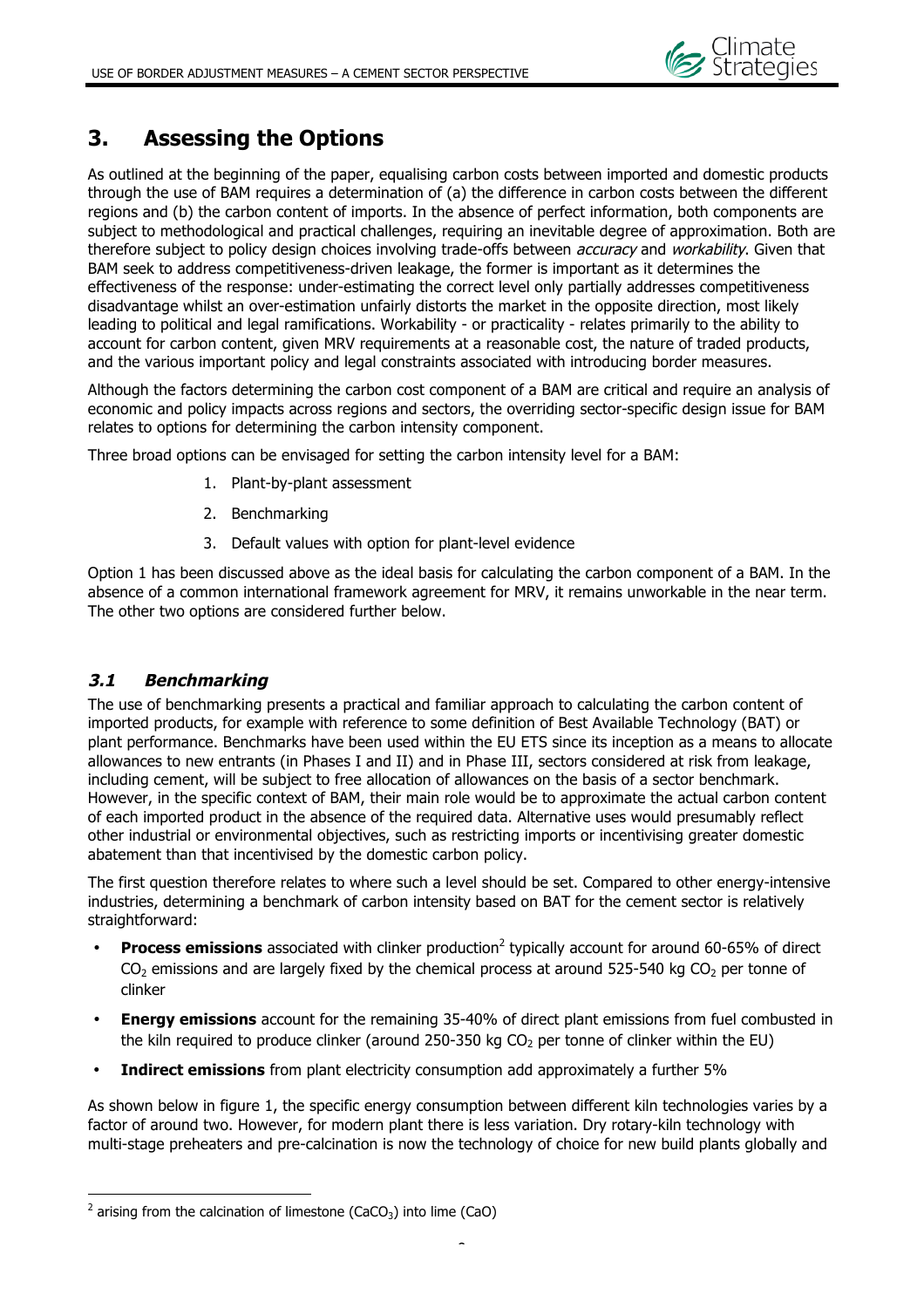is approaching the limits of its energy efficiency potential. BAT can therefore be defined relatively easily, based on one global process and a standardised kiln technology<sup>3</sup>.

However, the existing distribution of kiln technology varies considerably by region (see figure 1). Although dry process BAT kilns are becoming increasingly significant within the technology mix, regions such as North America and parts of the Former Soviet Union still produce a large share of cement using the relatively inefficient wet and long dry processes. Most countries also have a mix of older and new kilns, and their share varies by region. The average age of plant tends to be much higher in mature markets such as OECD America and Europe, compared to emerging economies such as India and China.

Fuel mix also varies by region. Fossil fuels currently account for over 90% of fuel used in the cement sector globally, most of which come from pet-coke and coal where these are available. Natural gas use is common in parts of East Europe and the Middle East and heavy fuel oil is still common in regions of the Middle East and Latin America. The use of biomass and waste has increased over recent years, and waste materials such as tyres and plastics are combusted in large quantities and have reached levels of over 70% of energy demand in some European plants. The resulting variability in kiln technology, age and fuel mix gives rise to a significant distribution in thermal emissions intensity ( $tCO<sub>2</sub>$  per tonne cement).





Source: FLSmidth (2006)

 $\overline{a}$ 

<sup>&</sup>lt;sup>3</sup> Except in some regions where only wet limestone is available, requiring wet or partially wet production at higher energy consumption rates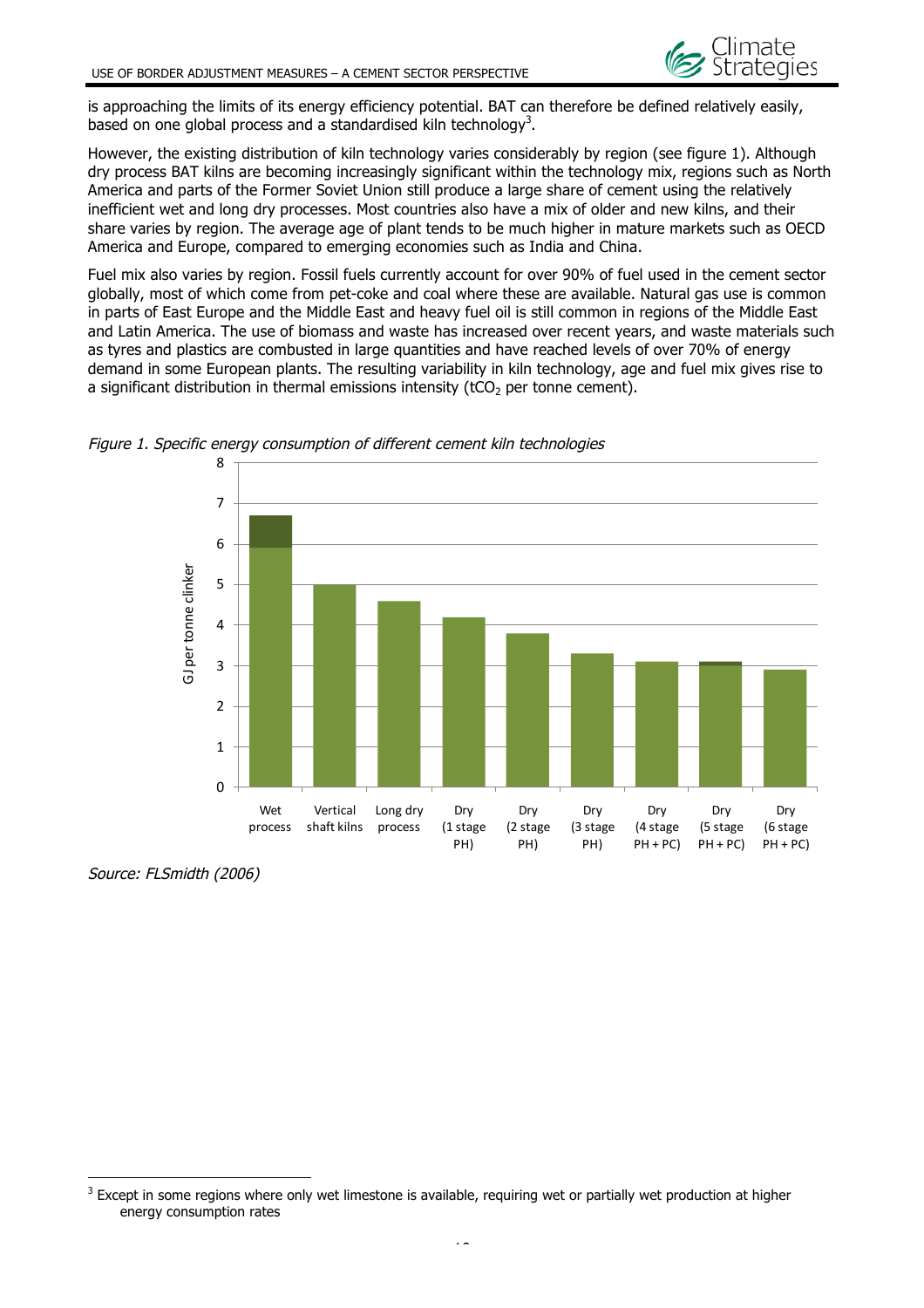



#### Figure 2. Share of cement kiln technology by region 1990 to 2006

#### Source: IEA (2010)

The final significant factor determining the carbon intensity of cement production is the extent to which alternative materials can be blended with clinker to produce cement – thereby reducing the process and energy-related emissions associated with clinker manufacture. The use of clinker substitutes such as fly ash, blast furnace slag and volcanic ash also varies considerably by world region according to the local availability of such materials and varying requirements for product specifications. The average world blending ratio is currently around 22%, varying from around 16% in North America to 27% in China.

Therefore, while BAT can be readily defined, specific  $CO<sub>2</sub>$  emissions per tonne of cement are influenced by various factors - the most important of which are the clinker content in cement, the specific energy consumption, and the fuel mix used to provide the required energy. Importantly, some of these factors lie outside the direct control of cement firms (e.g. availability of material, regional energy mix). The resulting distribution of total carbon intensity of sector production within a large sample of global production is shown in figure 3. It can be seen that the difference between the worst and best performers varies by a factor of around two.



Figure 3. Gross  $CO<sub>2</sub>$  emissions per tonne cementitious product

Note: Cementitious products include all cement and clinker Source: CSI (2009a)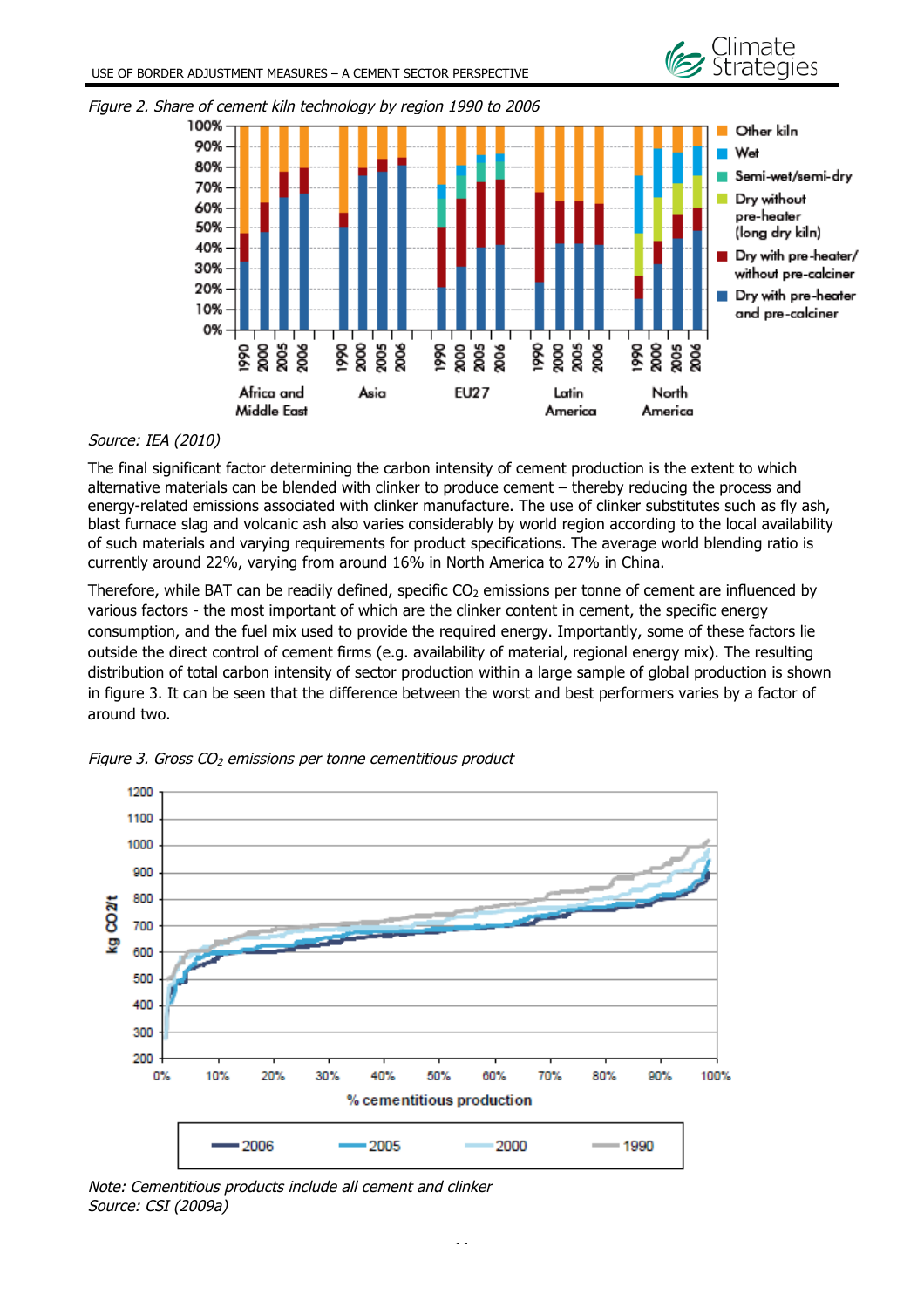The key benefit of a benchmarking approach to BAM would be the lack of MRV requirements and administrative burden. In this context, Ismer and Neuhoff (2007) suggest the advantage of benchmarking in eliminating the need for extensive plant-by-plant data collection. However, the graph demonstrates the central problem for benchmarking, whether using BAT or a performance-based approach based on existing sector data (e.g. top 20% of CSI/GNR installations). If the benchmark(s) were set too generously for importers i.e. the carbon intensity level is set too low, then the carbon costs would be only partially equalised. For example, were a benchmark to be set on Portland Cement at 700 kgCO<sub>2</sub>/t cement, imports produced at a carbon intensity of 900 kgCO<sub>2</sub>/t cement would avoid 200 kgCO<sub>2</sub>/t cement of adjustment Conversely, if the level were set too stringently i.e. the carbon intensity level were set too high, then some imports would likely to be penalised, thus increasing the chances of a dispute under WTO. In order not to unfairly penalise the least carbon-intensive products, a level would therefore need to be set at very low rate, resulting in a sub-optimal scheme.

Differentiated benchmarking on the basis of some key criteria would appear a sensible approach to reducing the inaccuracy of a simple BAT or similar approach. Under most US proposals for BAMs, for example, the carbon content of imported goods would be assessed using a nation-wide average for the country of origin (Houser et al., 2008). However, whilst regional factors may be important in determining the carbon content of cement production, they are not a straightforward determinant: carbon intensity can vary widely between producers located in the same country. For example, China has significant numbers of ageing inefficient shaft kilns as well as large modern BAT plants. A national intensity factor may also be unreflective of plants producing cement or clinker for export in a given country. Finally, developing a robust set of national cement carbon intensity factors (which would need regular updating) would necessarily require a large degree of the effort required in developing plant-level MRV procedures.

It is possible that use of benchmarking may encounter legal difficulties in respect of the *principle of national* treatment. This principal, established in GATT Article III requires WTO members to treat foreign goods similarly to domestic goods. Article III.2.1 requires that any tax imposed on imported and like domestic products must be identical. In this context, Meyer-Ohlendorf and Mehling (2008) note that a GATT panel succeeded in striking down a US gasoline product regulation because it assigned a standardised baseline to imports while domestic producers were allowed to present individualised data. GATT Article III.2.2 allows that for directly competing products (e.g. Portland cement or clinker) the tax imposed may be slightly different between imported and domestic products. However, a *de minimis* level must still be established such that any taxes are not applied in a protective measure, suggesting a benchmark would need to be set at a high carbon-intensity level, in theory at least. Note that these considerations would equally apply to calculating carbon content in the case of a BAM based on purchase of allowances, as similar provisions are required under GATT Article III.4 in the case of measures other than taxes and charges.

The use of benchmarking to determine carbon content in cement and clinker imports involves a clear tradeoff between practicality and effectiveness. It would appear that even were simple benchmarking approaches - based on BAT or performance levels – considered legal under WTO, any chosen level could act either to unfairly penalise low carbon-intensity third-party producers or significantly underestimate the carbon content of imports. The latter outcome would be most likely to arise through the use of benchmarking, thereby only partially addressing the carbon cost differential between domestic and foreign producers from the outset.

## **3.2 Default values**

The discussion above indicates that while a plant-by-plant approach to determining product carbon content is ideally required, the costs and administrative challenges involved in the required MRV arrangements across all producing world regions are likely to be prohibitive at least in the short-term. Considerable political will be required to develop a common approach acceptable to all parties. An alternative approach is to use benchmarking on clinker and (the clinker content of) cement imports. However, although differentiated benchmarking on the basis of country of origin, and potentially other factors - may partially reduce the problem, such an approach faces the problem of where to set such a level. Setting the level too high would likely represent a discriminatory measure under international trade rules; setting the level too low would reduce the effectiveness of the BAM in equalising carbon costs, which is the objective.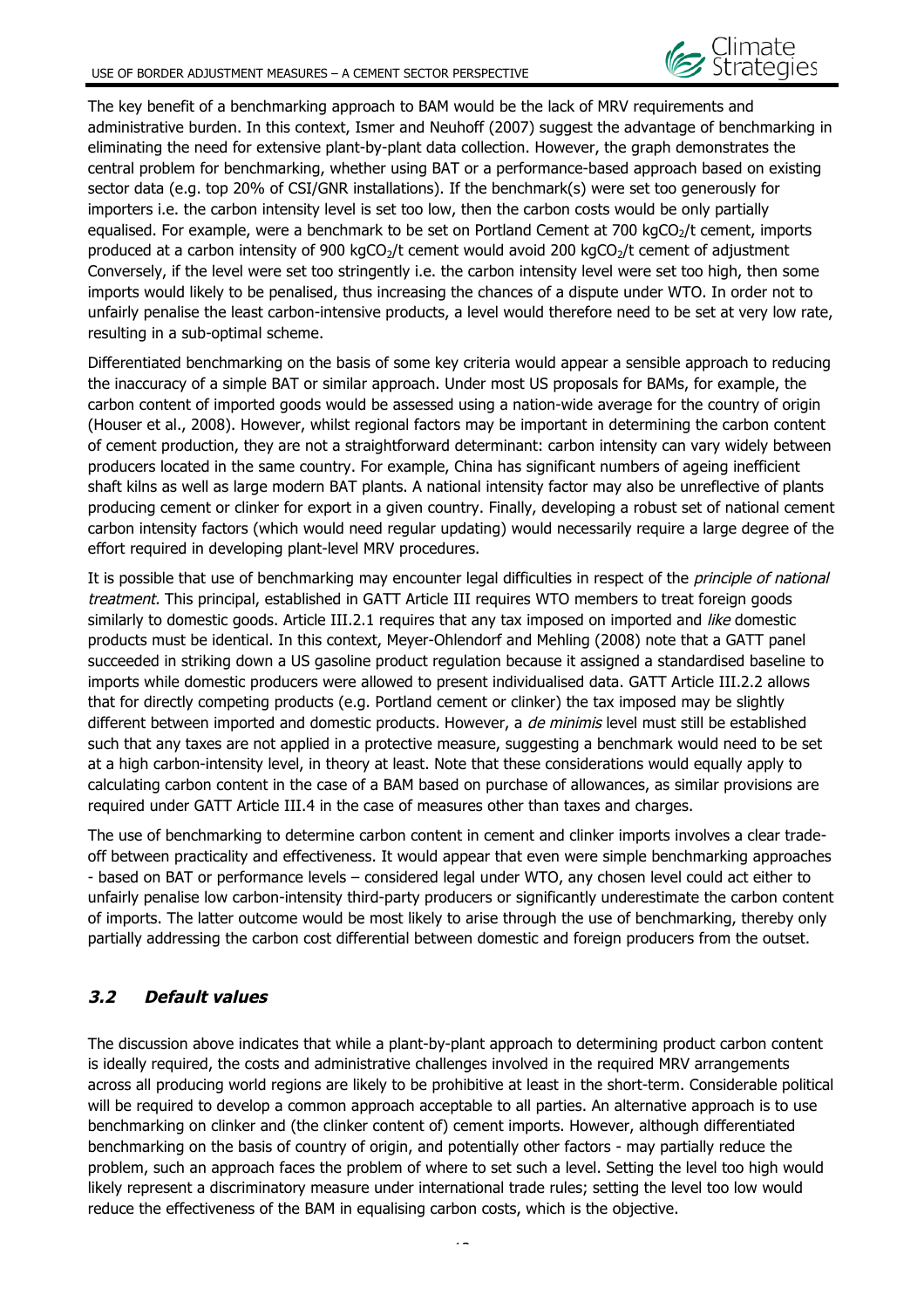Wooders et al (2009) and others have noted an alternative, 'third way' which may act as a compromise, in which a 'default' value is chosen but with the option available to producers to demonstrate that their plant emissions are lower than the chosen level(s). Such an approach could reduce the administrative burden associated with a full plant-by-plant assessment whilst retaining a reasonably high level of stringency. Carbon emissions factors would need to be set at a reasonably high level, for example based on average emissions intensity of clinker production in the country of origin, thereby incentivising producers to challenge them by providing evidence that their processes emit less  $CO<sub>2</sub>$ . To avoid discrimination, importers must be allowed to prove their individual emissions, and national circumstances in exporting countries would need to be taken into account.

What would be the most appropriate basis for such an approach within the cement sector? The use of default factors based on  $CO<sub>2</sub>$  per tonne clinker is likely to be the most workable approach. Developing cement factors would be more complex, given that cement product definitions are not clear and common globally and cement production (from clinker) processes add complexity to emissions accounting e.g. grinding stations and mixing plants. However, applying pure clinker benchmarking to all products would have the disadvantage of not directly rewarding greater use of clinker substitution (a key abatement lever for the sector). A potential approach could therefore be the use of a pure clinker benchmark combined with average national clinker content factors - based on equivalent cement, meaning cement produced from own produced clinker. Both the clinker carbon intensity and clinker content factors could be determined from the CSI GNR data on an annual basis.

If companies in developing countries were able to prove the carbon content of their exported goods, this might encourage exporters to improve their emissions intensity, as they would be rewarded by lower adjustments at the importer's border. The way in which this might occur in practise is unclear and would be subject to the cost of abatement options in the exporting country compared to the marginal cost of the BTA and the transportation cost to the border. In the absence of national carbon pricing in the exporting country, and presuming that trade was economic, it may be more likely that exporters would be incentivised to export their least carbon-intensive products, thereby retaining more carbon-intensive products for domestic markets (such an outcome does not however present an additional source of carbon leakage). Finally, such an option may actively encourage a sector-based approach to developing plant-level MRV, perhaps building on and extending the coverage of the CSI/GNR scheme. As such, it could potentially act as a bridge to a plant-by-plant determination of carbon content.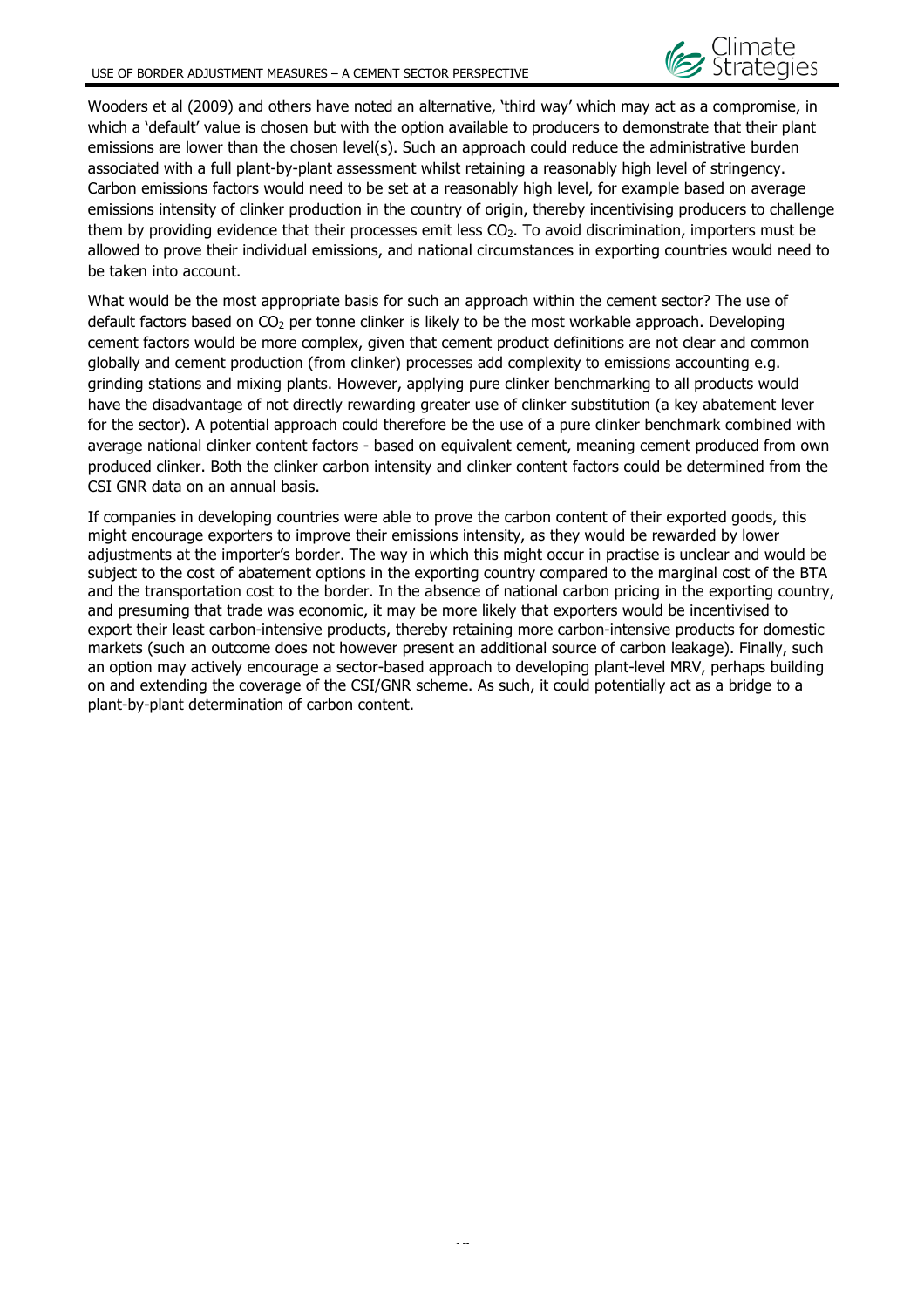

## **4. A practical way forward?**

Despite the benefits of BAM and their potential suitability to the cement sector, there are obstacles to their introduction. A number of technical, legal, and not least political details have to be carefully considered (Dröge, 2008). Some of these are common to a general discussion of border adjustments applied to all products or sectors and are not considered within the scope of the current paper: however, others have sector-specific dimensions requiring further consideration.

Table 1 summarises the advantages and disadvantage associated with the three broad options considered for determining the carbon content for a BAM applied to cement and clinker. There are clearly trade-offs involved in the design of such a policy, the primary one being workability versus accuracy. A similar trade-off relates to determining differences in carbon costs facing producers between regions. The ideal basis for determining an appropriately equitable BAM level is a plant-by-plant assessment based on a suitably robust and common approach to MRV. The administrative burden and time and effort required to achieve such a framework poses a significant obstacle, at least in the short-term. However, the ongoing development of the CSI GNR database and reporting protocol suggests that the cement sector is likely to be closer to such a goal than other trade-exposed carbon-intensive sectors such as iron and steel and aluminium.

Several commentators have suggested that such challenges could be overcome through the use of benchmarks based on BAT or other performance levels (e.g. Ismer and Neuhoff, 2007). Although carbon intensity across producers and regions is less pronounced than in other sectors, the significant variability in emissions performance within the sector poses the problem of where to set the appropriate level. Here, there is an unattractive trade-off to be made between fairness (and potentially, WTO legality) and policy ineffectiveness. An alternative approach, based on a set of suitably stringent default factors but with the option available to producers to demonstrate plant-level emissions intensity would appear to represent a sensible and practical compromise. Importantly, it may incentivise greater use of plant-by-plant MRV, thereby acting as useful bridge to a full plant-by-plant assessment of carbon content.

| Option                                                     | Advantages                                                                                                                                                                                         | <b>Disadvantages</b>                                                                                                                                                                                                                                        | Overall assessment                                                                                                                                                                                                |
|------------------------------------------------------------|----------------------------------------------------------------------------------------------------------------------------------------------------------------------------------------------------|-------------------------------------------------------------------------------------------------------------------------------------------------------------------------------------------------------------------------------------------------------------|-------------------------------------------------------------------------------------------------------------------------------------------------------------------------------------------------------------------|
| Plant-by-plant<br>assessment                               | Carbon intensity of imported<br>products determined with<br>greatest level of accuracy,<br>thereby maximising BAM<br>effectiveness and limiting legal<br>disputes under WTO                        | Imposes significant<br>administative burden, cost and<br>time to develop robust MRV<br>approaches. Requirement for<br>foreign action would require<br>much policy effort                                                                                    | Practical and politcal<br>challenges likely to limit<br>feasibility in the short-term. CSI-<br>GNR programme may provide<br>workable basis for such an<br>approach over longer-term                               |
| Benchmarking                                               | Benchmarking on basis of BAT<br>of performace is simple and<br>avoids extensive MRV<br>requirements with associated<br>political issues                                                            | Determning appropriate level<br>poses significant challanges. A<br>too stringent level would<br>penalise some exporters,<br>raising WTO legal issues; a<br>level set too low could only<br>partially equalise carbon costs,<br>limiting effectivenss of BAM | Choice of level based on BAT or<br>best performance would be<br>relatively workable and<br>potentially avoid legal issues.<br>However, competitvness and<br>leakage concerns would only be<br>partially addressed |
| Default factors with<br>option for plant-level<br>evidence | Combines simplicity of<br>bechmarking approach with<br>stringency (and therefore<br>effectiveness) of plant-by-plant<br>asessment. May incentivise<br>greater use of MRV within<br>sector globally | Many design issues relavant to<br>other options remain, including<br>e.g. choice of appropriate<br>default factor and basis for<br>MRV protocol acceptable to<br>domestic regulator                                                                         | Presents potentially workable<br>compromise in the context of<br>the cement sector and potential<br>bridge to plant-by-plant<br>assessment                                                                        |

Table 1. Summary of design options for BAM applied to cement and clinker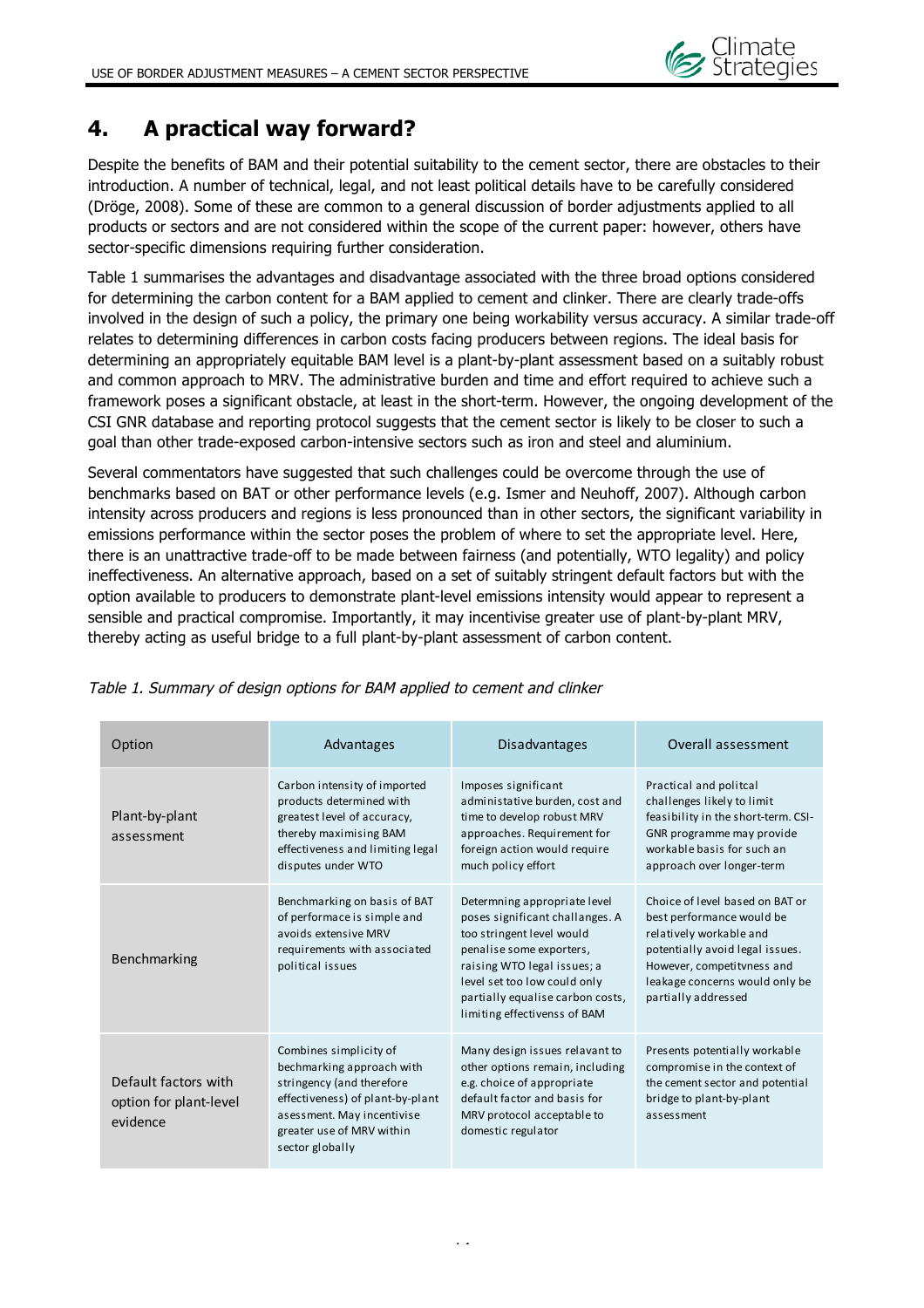The consideration of what impact the use of BAM may have upon decision-making behaviour in the cement sector, in particular investment decisions, essentially rests on the ability of such a response to accurately equalise carbon costs between domestic and foreign producers. If carbon costs are equalised, then any factors influencing investment choices (e.g. relocation) attributable to domestic carbon pricing would be similar between ETS and non-ETS regions. Furthermore, the abatement incentive of the ETS carbon price is preserved. In other words, the desired effects of the ETS are kept, and the undesired effects are avoided. Although it can be seen that in the case of cement sector, the use of BAM with benchmarking could significantly reduce competitiveness-driven leakage, the inherent degree of inaccuracy introduced through their use would reduce the effectiveness of the BAM.

The use of default clinker factors, based on regional data, with the option for plant-level data to be provided appears the most effective and workable approach. The data required to develop such factors exists within the sector via the CSI-GNR database. A series of important methodological and practical issues would need to be addressed in applying such a scheme to imported cement and clinker. Some key questions to resolve include e.g:

- 1. **What exact products would the 'default values' apply to?** (existing NACE categories covering all clinker and cement products are likely to be sufficient, given negligible use of cement and clinker in secondary traded products)
- 2. **What scope of emissions should be covered?** (methodological complexities and the need for equal treatment would suggest direct plant emissions only; cement production is not electricity-intensive and carbon costs of indirect emissions to domestic producers would be difficult to establish).
- 3. **What level should be chosen for 'default values'?** (the chosen levels would need to be sufficiently stringent to overcome the limitations of benchmarking whilst not provoking WTO disputes under e.g. GATT Article I. Average carbon intensity of clinker in clinker and cement imports, based on regional emissions clinker content factors, may serve as a workable basis).
- 4. **What level of data MRV would be deemed acceptable?** (the ability for plants to demonstrate that their carbon intensity was below the default factor would need to meet a sufficiently stringent level of accounting and third-party verification to be acceptable to the domestic regulator. In the absence of a common UNFCCC agreement on MRV, participation in the sector-led CSI-GNR programme may prove a practical and sufficiently robust way forward).
- 5. **How could MRV approaches covering domestic and imported production be reconciled?** (methodological, boundary and data assumption differences occur between ETS MRV regimes such as the EU MRG and voluntary approaches such as WBCSD/WRI. Some degree of harmonisation between schemes would likely be required).
- 6. **How should BAM revenues be recycled?** (BTA levies accrued at the border, and potentially also any revenues generated through auctioned allowances in the case of an importer allowance requirement, could possibly be used to improve emissions abatement opportunities within the cement sector. Funds could also be used to develop the required MRV and associated capacity in developing countries needed for plant-by-plant emissions data).

Resolving such important issues will clearly require further detailed study and effort from policy-makers. However, it appears that at least in the case of the cement sector, such considerations are not insurmountable. In the words of one EU cement firm: "the major challenge will be the willingness of governments to create a global level playing field for the cement industry. Technically, there is not a major challenge, as the required data can easily be made available."<sup>4</sup>

 $\overline{a}$ 

<sup>4</sup> Personal communication with official from EU-based multinational cement firm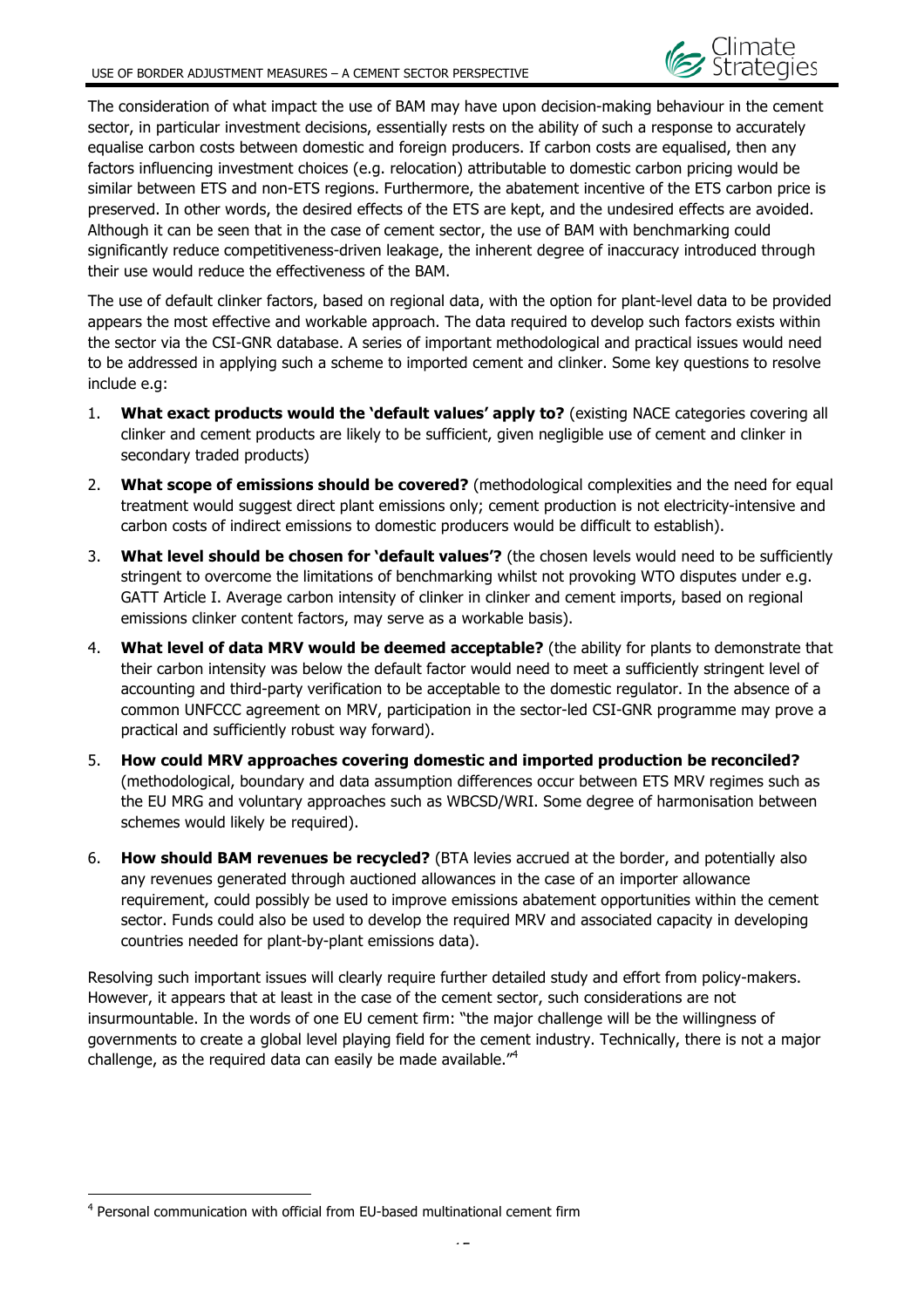

## **References**

Amiel, R., Moya-Ocampos, Renuncio, I., and Voekel, C., (2010), *Building Momentum in Latin America*, article published in World Cement 8<sup>th</sup> September, 2010. World Cement, UK.

Baron, R. And ECON-Energy (1997), Economic/Fiscal Instruments: Competitiveness Issues Related to Carbon/Energy Taxation, Policies and Measures for Common Action. Working Paper 14, Annex I Expert Group to the UNFCCC. OECD/IEA, Paris.

Boston Consulting Group (2008), Assessment of the impact of the 2013-2020 ETS proposal on the European Cement Industry

Carbon Trust (2004), The European Emissions Trading Scheme: Implications for Industrial Competitiveness, June 2004

Carbon Trust (2009), Tackling Leakage in a World of Unequal Carbon Prices, Carbon Trust Report

Cembureau (2009), Cembureau website, accessed 1 December 2010

Cembureau (2010a), EU ETS: Allocation rules will slow down economic recovery and the reduction of CO<sub>2</sub> eimssions, Editorial article in Eurobrief October 2010, Cembureau, Brussels

Cembureau (2010b), Activity Report 2009, Cembureau, Brussels

Cembureau (2010c), Cembureau website, accessed 1 December 2010

CemNet (2008), The Global Cement Report Seventh Edition. CemNet.

Climate Strategies (2010), Tackling Carbon leakage – Sector specific solutions for a world of unequal carbon prices.

Cook, G. (2009) Climate change and the Cement Industry: assessing emissions and policy responses to carbon prices, Climate Strategies.

Cook, G. (2011) Investment, Carbon Pricing and Leakage - a Cement Industry perspective, Climate Strategies.

CSI (2009a), Cement Industry Energy and CO<sub>2</sub> Performance - "Getting the Numbers Right", WBCSD/CSI, Geneva

CSI (2009b), CSIM3 Model Scenarios and Results Overview, WBCSD/CSI, Geneva

Demailly, D., and Quirion, P., (2006) CO<sub>2</sub> abatement, competitiveness and leakage in the European cement industry under the EU ETS: grandfathering versus output-based allocation, CIRED, France

DeWeaver, M., (2009) China's Excess Capacity Nightmare, online commentary published 22<sup>nd</sup> December 2009 at www.project-syndicate.org

Dröge, S. (2008), Border Adjustment to Tackle Carbon Leakage, in Neuhoff K., F. Matthes, et al., (2008) The Role of Auctioning for Emissions Trading. Climate Strategies

Dröge, S. (2009), Tackling Leakage in a World of Unequal Carbon Prices, Synthesis Report. Cambridge, UK: Climate Strategies

Dumez, H. and Jeunemaitre, A. (2000), Understanding and Regulating the Market at a Time of Globalization: The Case of the Cement Industry, Palgrave (McMillan) Basingstoke.

Ecofys (2009), Methodology for the free allocation of emission allowances in the EU ETS post 2012: Sector report for the cement industry, Ecofys (project leader), Oko-Institut and Fraunhofer Institute for Systems and Innovation Research. EC, November 2009.

ECRA (2007), Carbon Capture Technology - Options and Potentials for the Cement Industry Technical Report TR044/2007, European Cement Research Academy, Dusseldorf

Euroconstruct (2009), quoted in Financial Times (2009).

Financial Times (2009), *Cement makers seek to spread risk*, 30<sup>th</sup> December, 2009, Financial Times, London.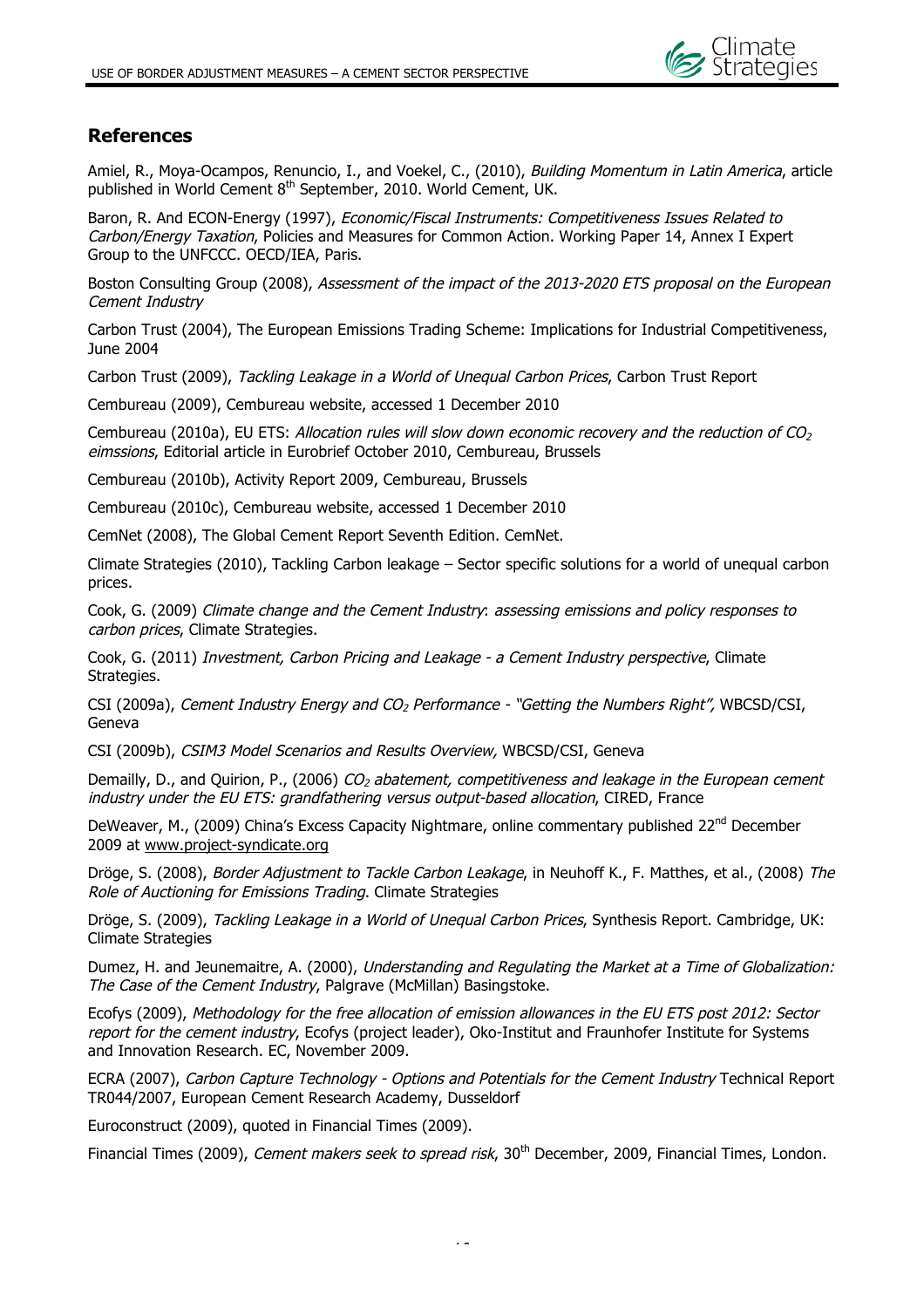FLSmidth (2006), Cement Plant Pyro-Technology, paper presented at the IEA WBCSD workshop, Energy Efficiency and CO<sub>2</sub> Emission Reduction Potentials and Policies in the Cement Industry, 4-5 September, OECD/IEA, Paris

Ghemawat, P. and Thomas, C. (2008), Strategic Interaction across Countries and Multinational Agglomeration: An Application to the Cement Industry, Management Science. 54, 1980-1996

GlobalSecurity.org (2009), website http://www.globalsecurity.org/military/systems/ship/bulk.htm

Hargreaves (2010), Rough Guide to Turkey, International Cement Review Editor's Blog, published online 5<sup>th</sup> November 08:35. www.cemnet.com

Hourcade and Neuhoff, K. (2007) Differentiation and dynamics of EU ETS industrial competitiveness impacts.

Houser, T., Bradley, R., Childs, B., Werksman, J., and Heilmary, R. (2008). Levelling the Carbon Playing Field, International Competition and US Climate Policy Design. Peterson Institute for International Economics, World Resources Institute, Washington, D.C.

IEA (2006), Energy efficiency and  $CO<sub>2</sub>$  Emission Reduction Potentials and Policies in the Cement Industry, presentation given by Michael Taylor at IEA workshop 4-5 September 2006, OECD/IEA, Paris

IEA (2007), Tracking Industrial Energy Efficiency and  $CO<sub>2</sub>$  Emissions, OECD/IEA, Paris

IEA (2008a), Energy Technology Perspectives 2008 - Scenarios and Strategies to 2050, OECD/IEA, Paris

IEA (2008b),  $CO_2$  Capture and Storage - a key carbon abatement option, OECD/IEA, Paris

IEA (2008c), IEA G8 Activities and the Cement Industry, presentation given by Dolf Gielen at CSI conference in Beijing, 17 November 2008

IEA (2009a), Energy Technology Transitions for Industry, OECD/IEA, Paris

IEA (2009b), Cement Technology Roadmap 2009: Carbon emissions reductions up to 2050, OECD/IEA, Paris

IEA Greenhouse Gas R&D Programme (2008), CO<sub>2</sub> Capture in the Cement Industry, 2008/3, July 2008

IFC (2004), Latin American Cement Industry: Looking Ahead. George Thomas, Principal Industry Specialist IFC, Washington DC. October 2004

International Cement Review (2008), Global Cement Report 2007

IPCC (2007), Mitigation. Contribution of Working Group III to the Fourth Assessment Report of the Intergovernmental Panel on Climate Change (eds. Metz, B., Davidson, O. R., Bosch, P. R., Dave, R. & Meyer, L. A.)

Ismer, R. and Neuhoff, K. (2007), Border tax adjustments: A feasible was to support stringent carbon emission trading. European Journal of Law and Economics 24: 137-164.

La Cour, L.F., and Mollgaard, H.P., (2002) Market domination: tests applied to the Danish cement industry, European Journal of Law and Economics (14) 99-127.

McKinsey & Company (2009), Pathways to a Low-Carbon Economy - Version 2 of the Global Greenhouse Gas Abatement Cost Curve

Meunier, G. and Ponssard, J.-P. (2008) Capacity Decisions with Demand Fluctuations and Carbon Leakage, Ecole Polytechnique, Paris.

Meyer-Ohlendorf, N. and Mehling, M. (2008), Design Options for Border Tax Adjustment Measures (BTA): Current Proposals and Appraisal, Ecologic paper.

Monjon, S. and Quirion, P. (2009) Addressing leakage in the EU ETS: Results from the CASE II Model, Climate Strategies Working paper.

New Civil Engineer (2008) '*Emissions Row Forces Lafarge to Suspend Investment'*, NCE article, 20 February 2008.

Ocean Shipping Consultants Ltd (2006), Global Cement to 2020. Chertsey, UK.

Ocean Shipping Consultants Ltd (2008), Global Cement Trade and Shipping - Future Outlook to 2015. Chertsey, UK.

OneStone Intelligence (2005), Cement Projects Focus 2005, Market Report, Buxtehude, Germany